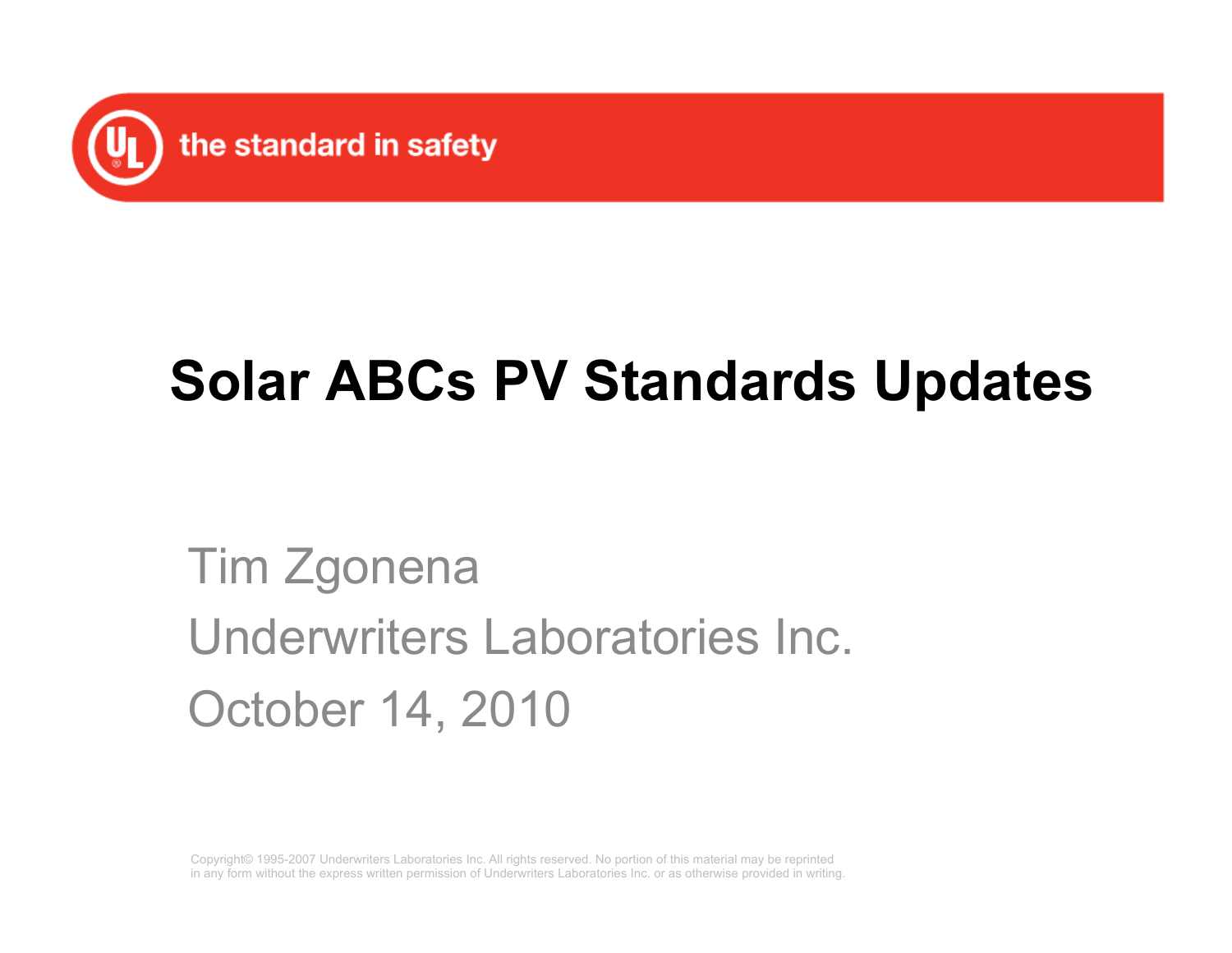### **Overview**

- IEC PV Materials Project Team
- IEC 61730 Update and progress
- UL 61730 new draft to UL1703 STP
- UL1703 Revisions
- UL1703 STP meeting
- PV grounding
- UL1741 Revisions
- PV AFCIs

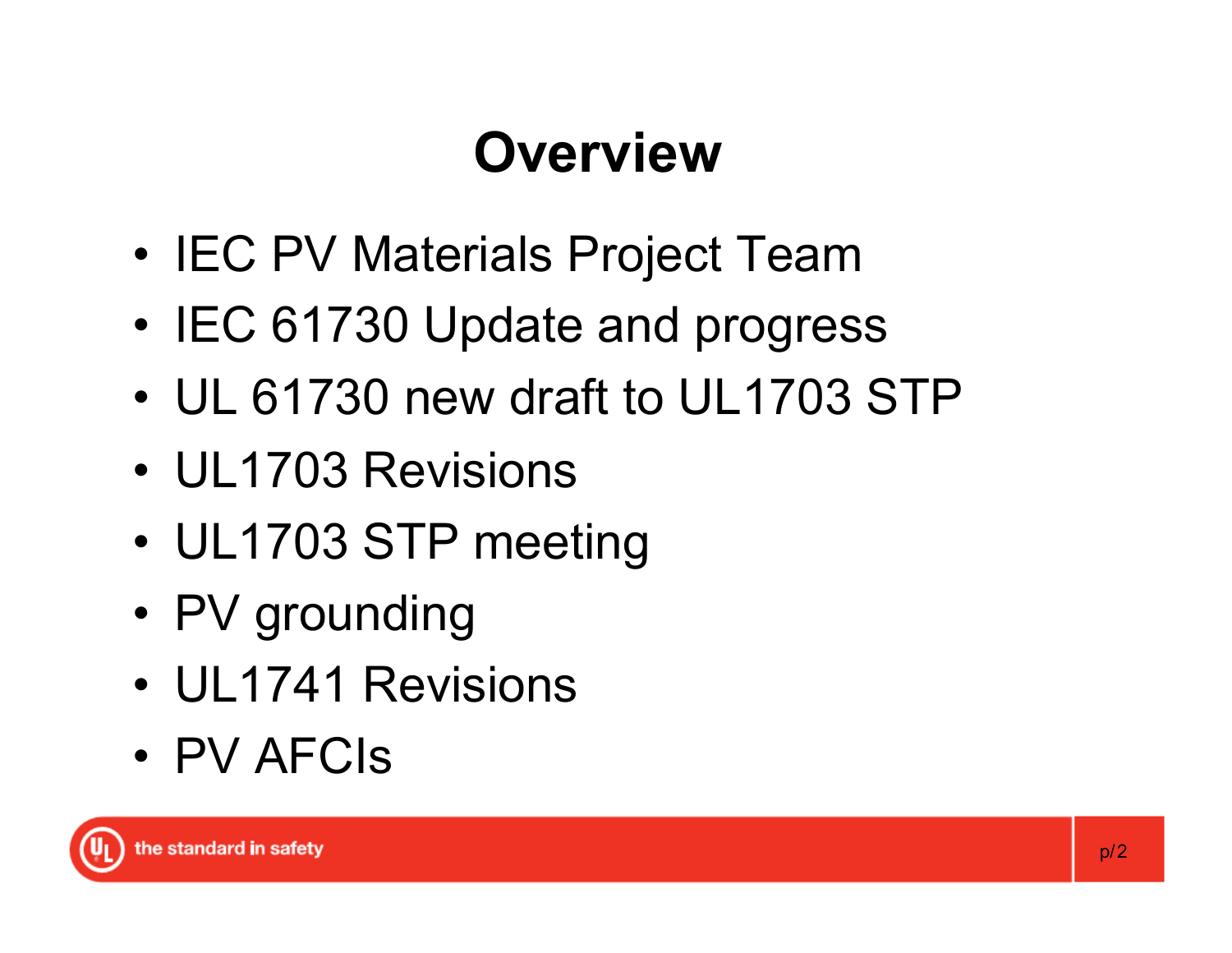#### **IEC PV Material Project Team Report**

- 88 International members
	- Module, adhesive, backsheet, and encapsulant mfrs, industry experts, certification bodies, and national labs
- Scope
	- Develop IEC requirements for PV material property characterization
- Hazard Based Analysis
	- Used to determine material characterization tests

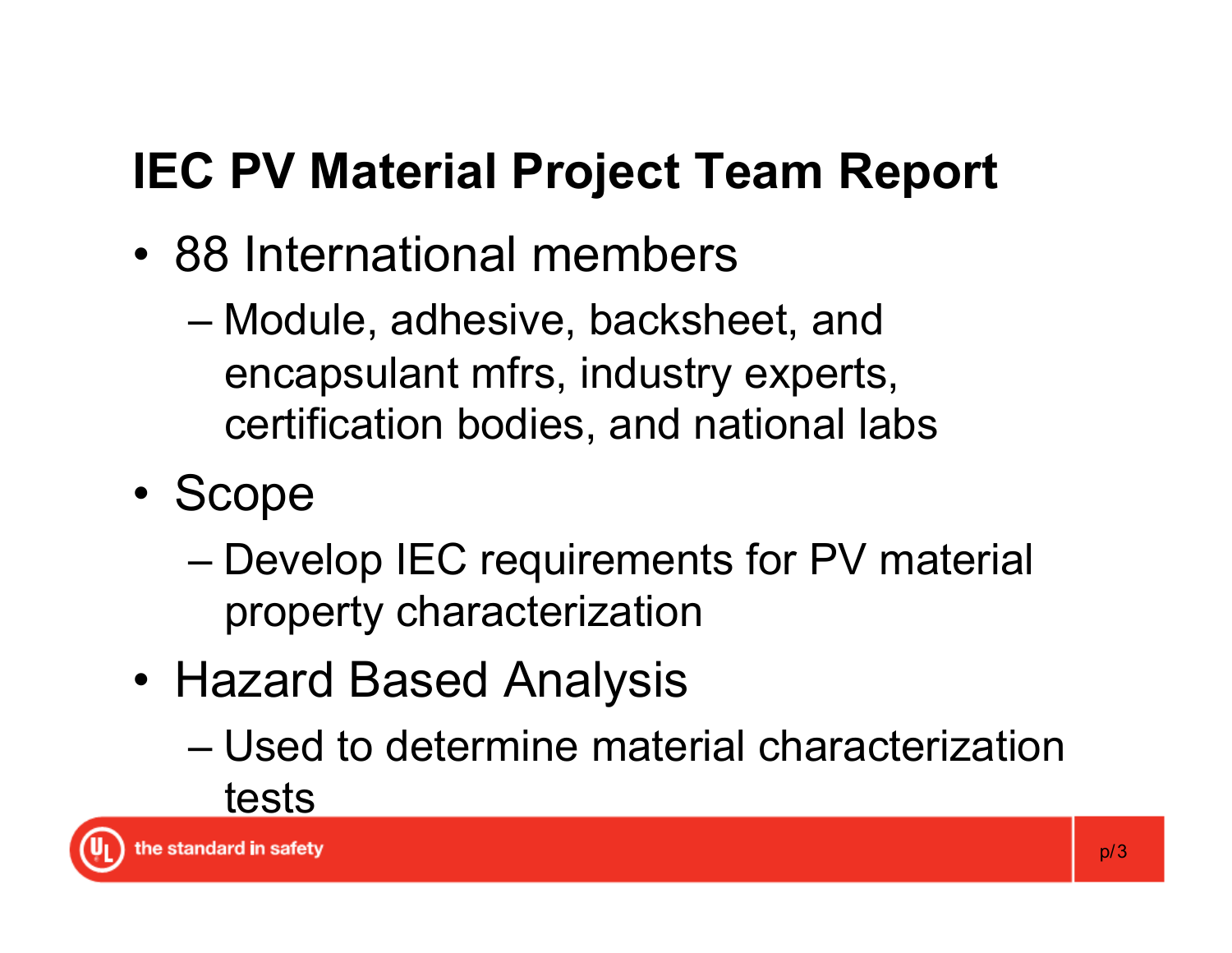### **Material Team Structure**

- Steering committee and task groups
	- Steering Committee Crystal Vanderpan
	- Adhesives and Conductive Adhesives Howard Creel
	- Backsheet/Frontsheets and test methods Karlheinz Brust
	- Edge Sealants and Potting Materials Mike Kempe
	- Encapsulant and test methods Nichole Nickel
	- Partial Discharge Jorg Althaus
	- Weathering/accelerated aging Kurt Scott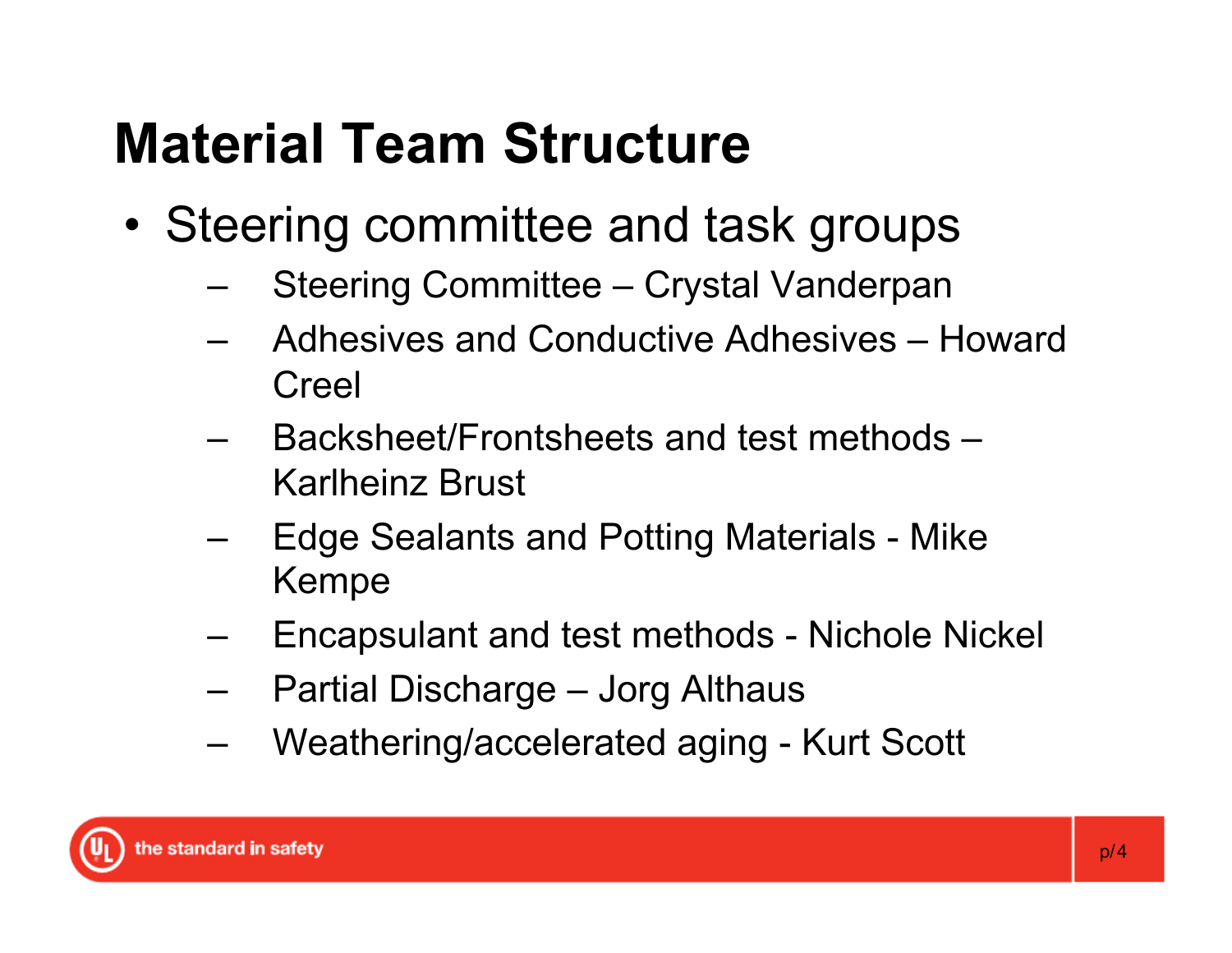### **Short and Long Term Position**

- 1. Work related to IEC safety, design, and performance standards
	- IEC 61730, IEC 61215, IEC 61646
- 2. Characterization of safety and performance
- 3. Review and prioritize test lists based on safety and performance
- 4. Create retest variation guidelines
- 5. Compliance criteria based on design and application
- 6. Preselection guidelines for modules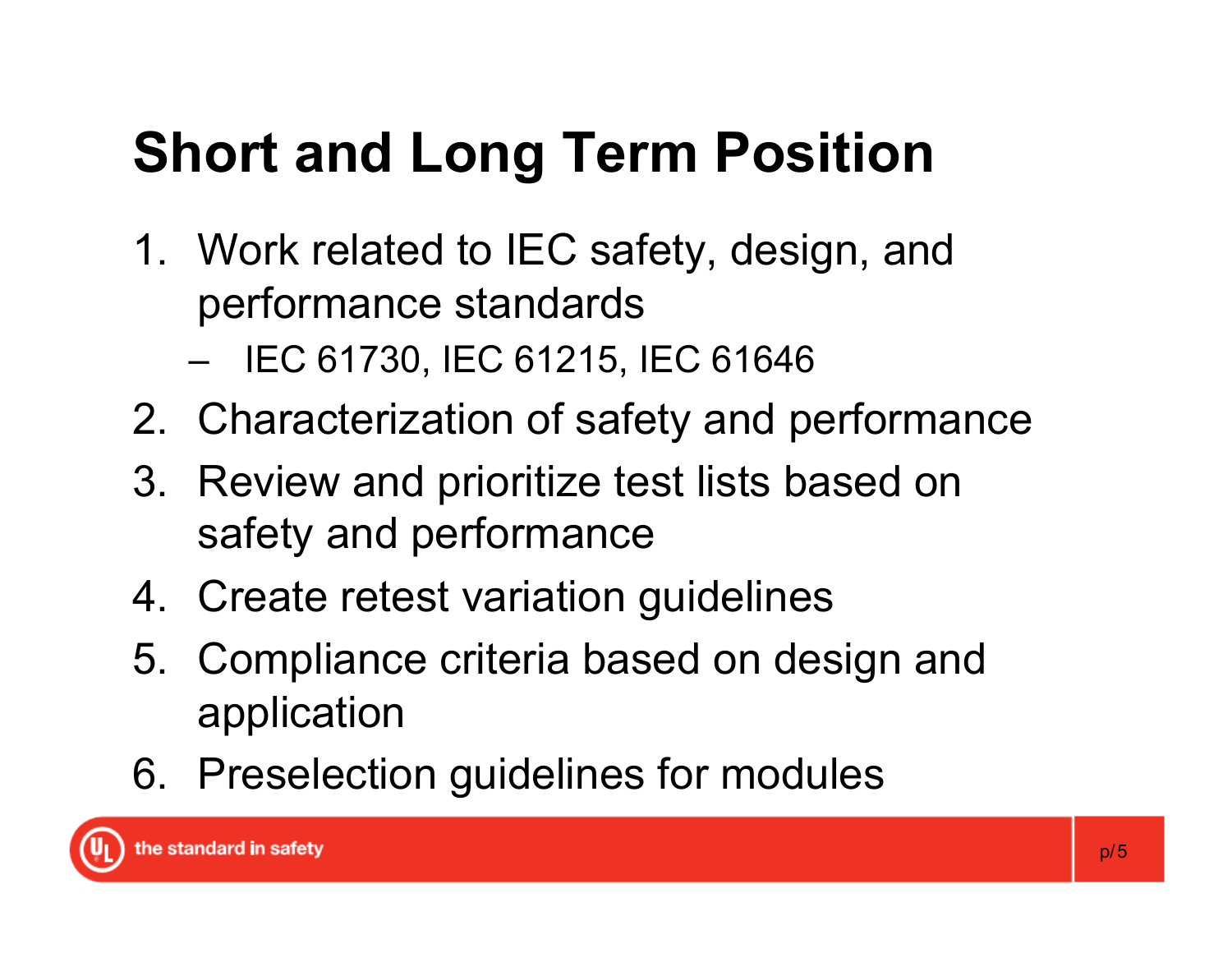# **Meeting schedule**

- Material Project Teams
	- Meet twice a year face to face with WG2
	- Next meeting Shanghai, China
- Steering committee
	- Meet in between WG2 meetings via teleconference
	- Task group leads and members
- Task groups
	- Meet in between WG2 meetings via teleconference with Internet meeting (web-meeting) and/or face to face meetings

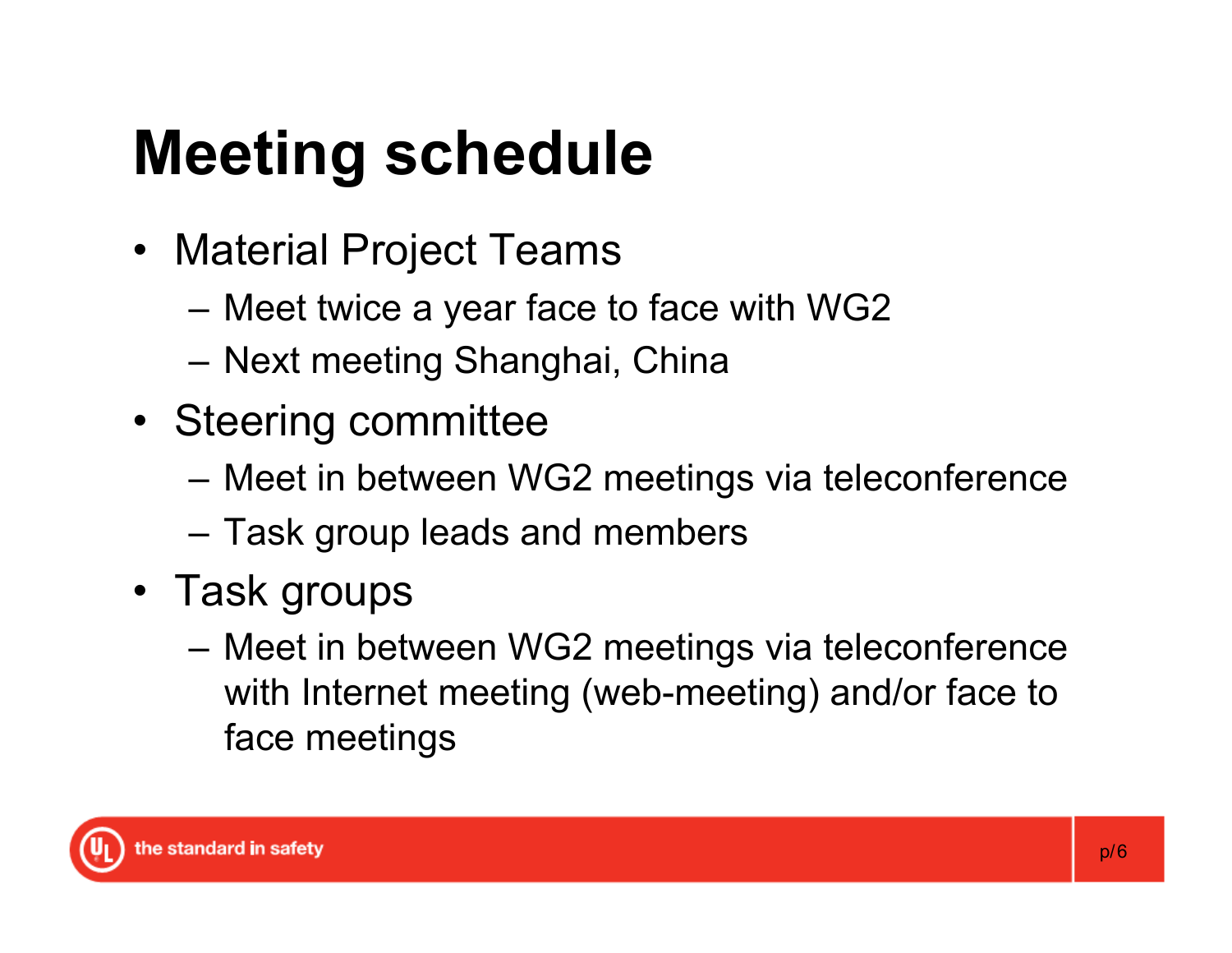## **IEC 61730**

- IEC 61730, first edition
	- Technical errors
	- Omissions
	- Incorrect references
- Initial US proposed harmonization document of UL61730 included many national differences in an attempt to correct the first edition
- UL 1703 STP determined that the corrections, revisions and additions needed to be made in the IEC version and **not** in US national differences of UL61730.
- This resulted in work on an amendment and edition of IEC 61730. This work is still ongoing.

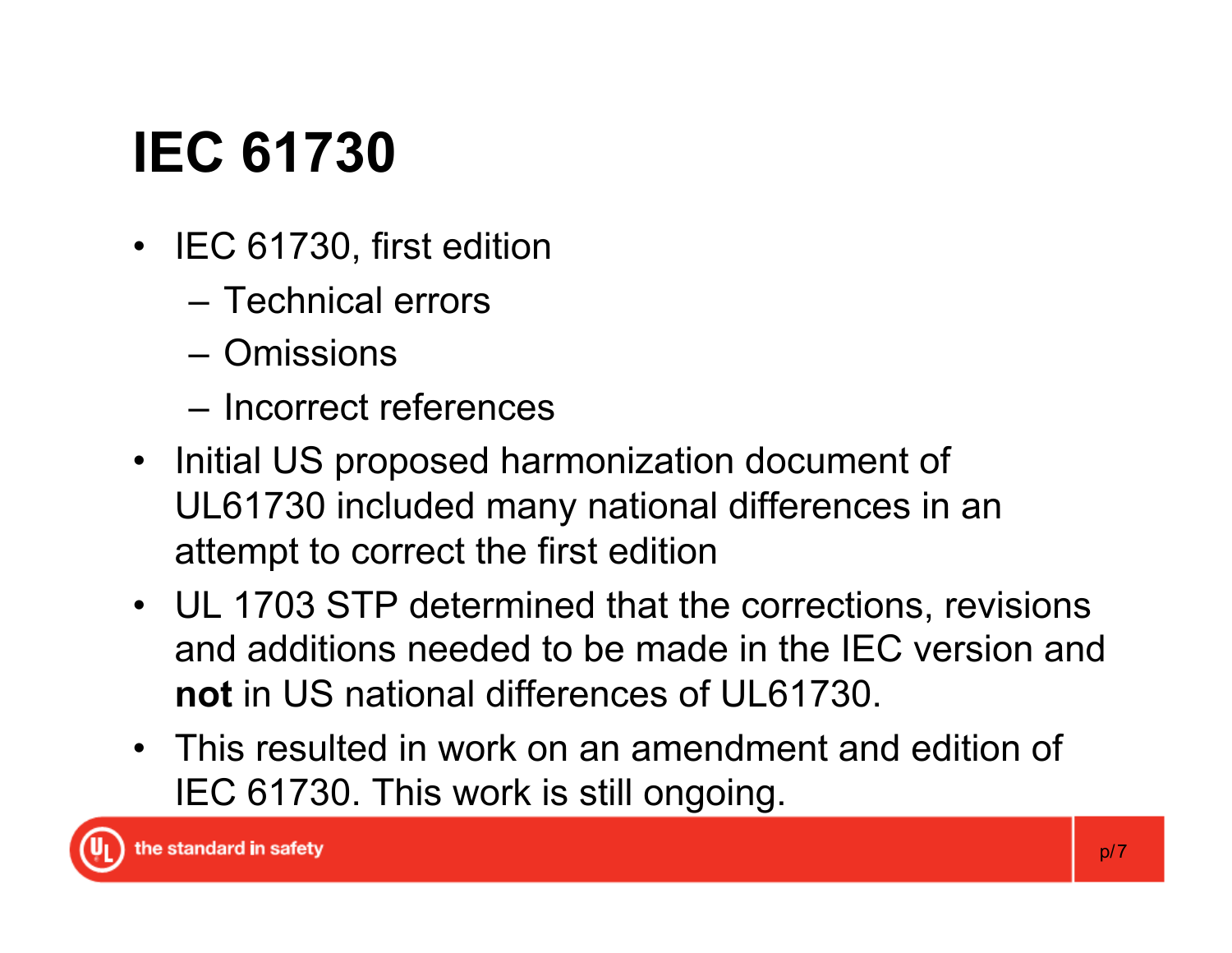#### **IEC 61730 Update and progress**

- 61730 -1 and 61730-2 Amendments to address non contentious errors.
	- Incorrect referenced standards
	- Incorrect polymeric ratings
	- Misc house keeping issues
- Competed amendment revisions based upon national committee comments.
- Final stage to address IEC head office formatting issues.

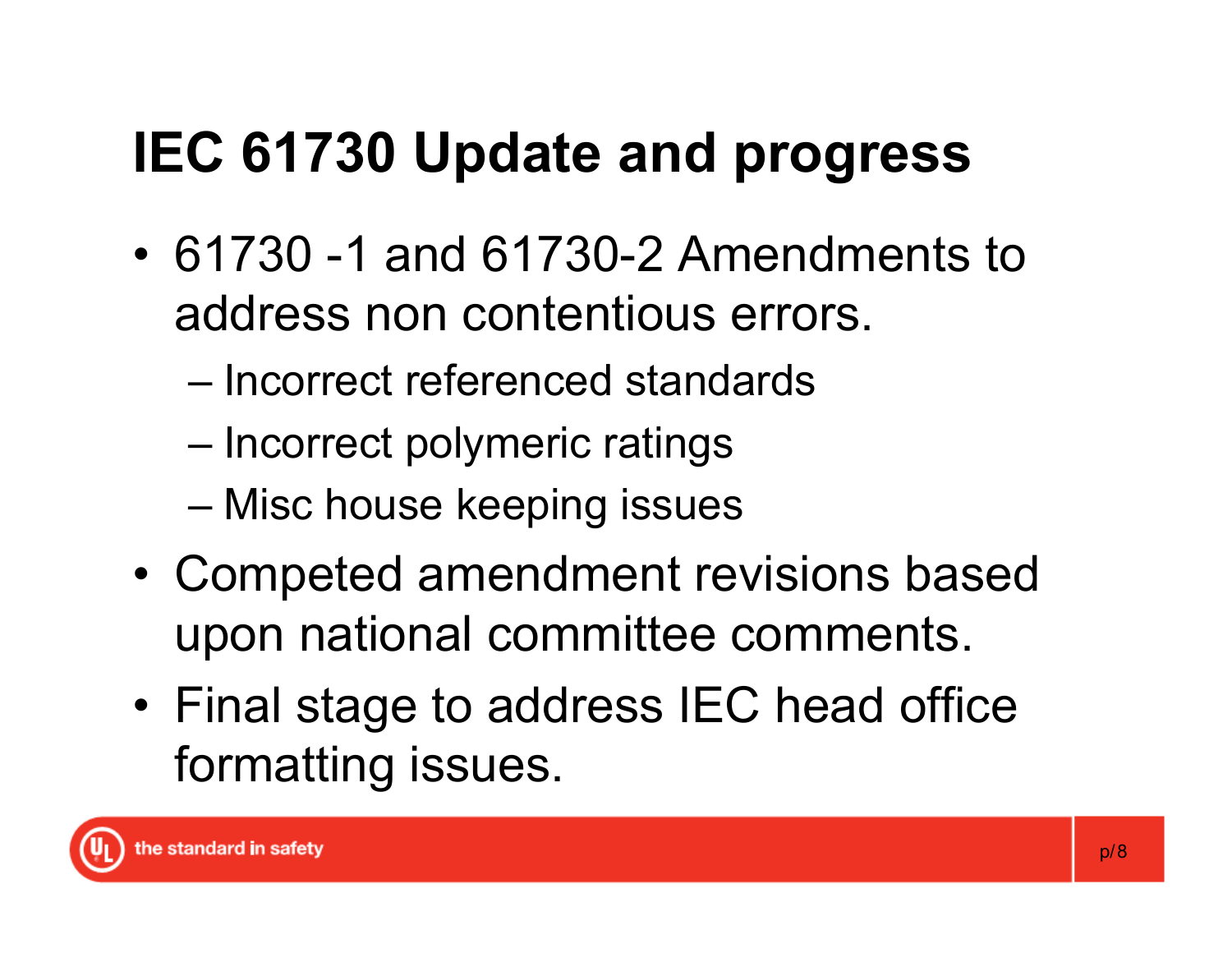## **IEC 61730 Update and progress**

- Excellent Progress at last meeting in Cologne Germany!
- 2 days of open working group discussions, worked through new IEC 61703-1 draft
	- Agreement on path forward for polymeric materials
		- Seven polymeric task groups
		- Materials Deformation Test developed between UL and NREL and was based upon UL1703 STP Creep Test proposal and comments

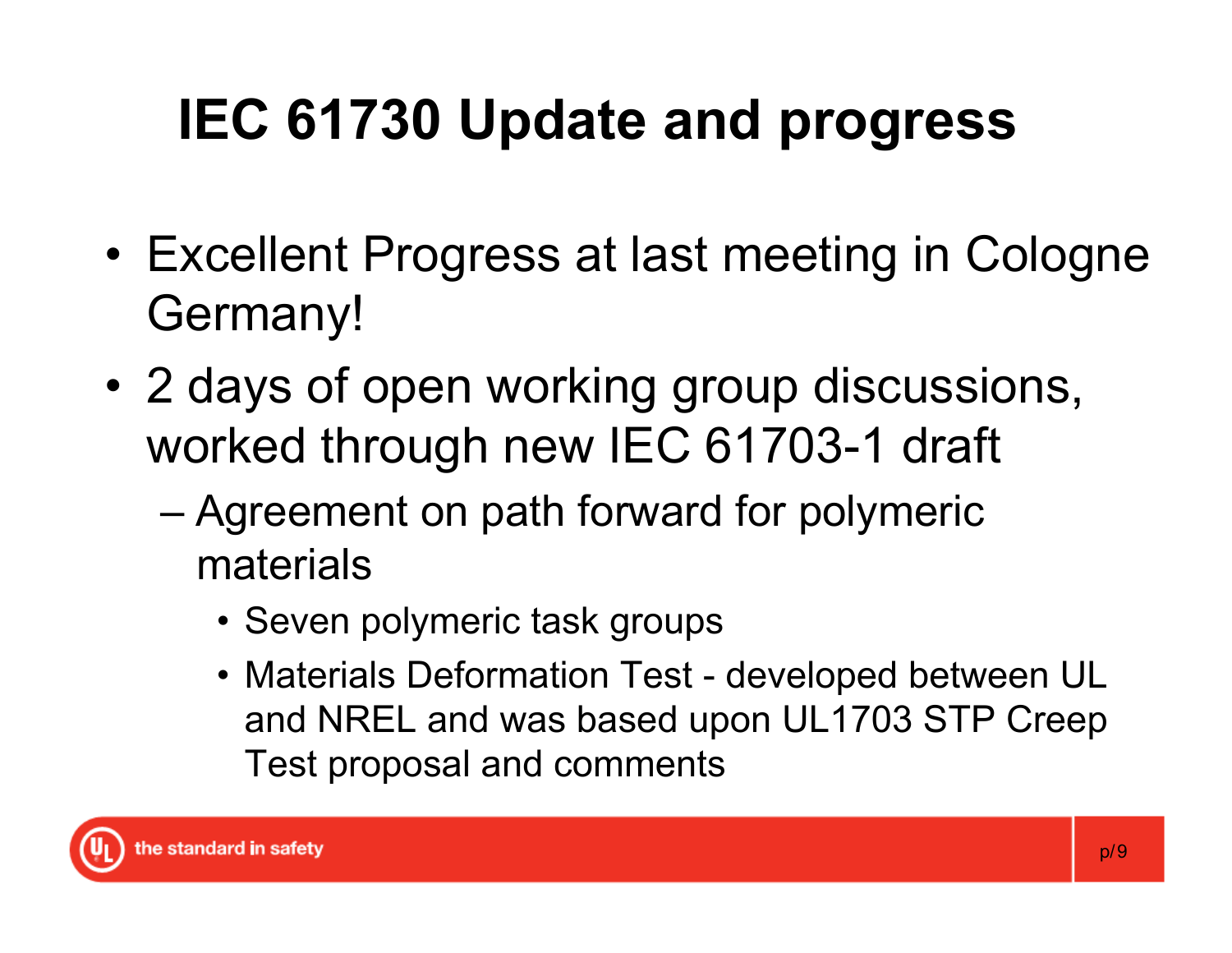### **IEC 61730 2nd Edition**

- UL presented the new updated 2nd edition draft of the IEC 61730-1. This draft was directly based upon the refined UL 61730 national differences.
- Over 2 days of questions, comments, discussions and revisions, we came away with general working group agreement on the items we were able to address during the meeting and we agreed upon a path forward for items that needed further work

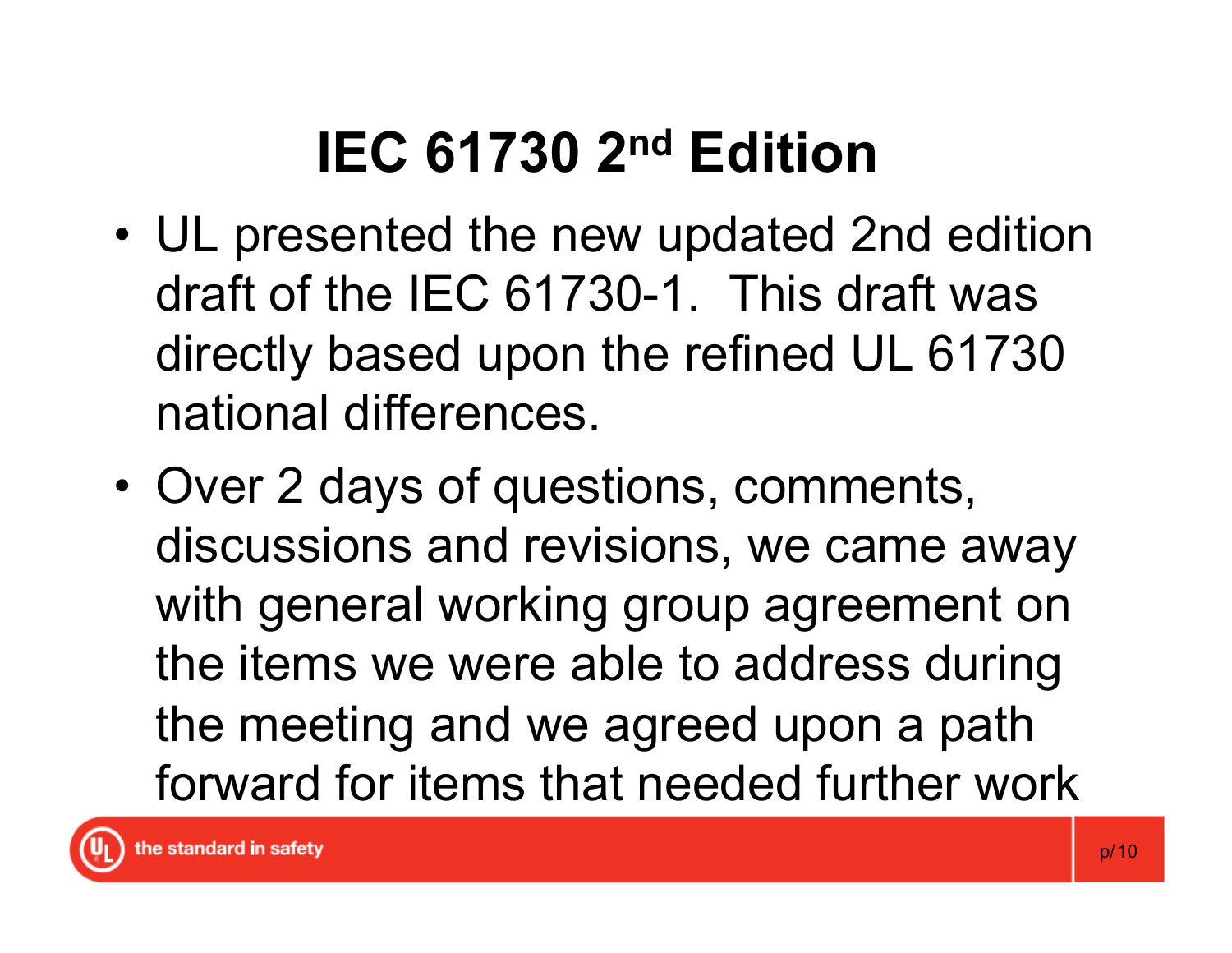#### **IEC 61730-1 Electrical Spacings and PV Plastics**

- UL, VDE and TUV to work together to revise the electrical spacings section and tie it to the PV Plastics requirements.
- We made great progress at this meeting!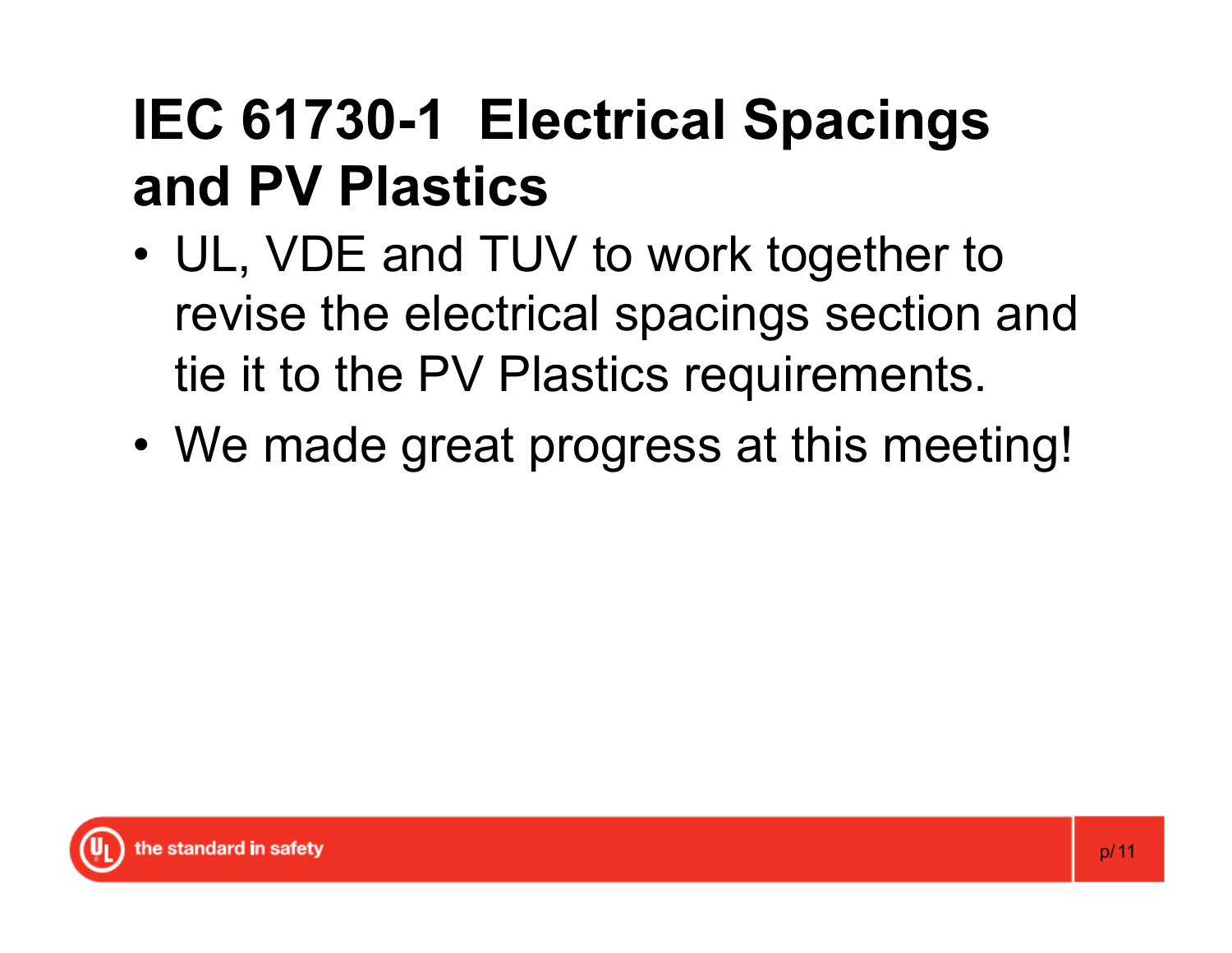#### **UL 61730 Proposal to UL 1703 STP**

- Directly following the IEC WG2 meeting in Sept 2010, UL updated the UL 61730 drafts with the most up to date information from the IEC.
- These Drafts will be sent to the UL1703 STP minimum 30 days prior to the UL1703 STP meeting for discussion of comments during the STP meeting.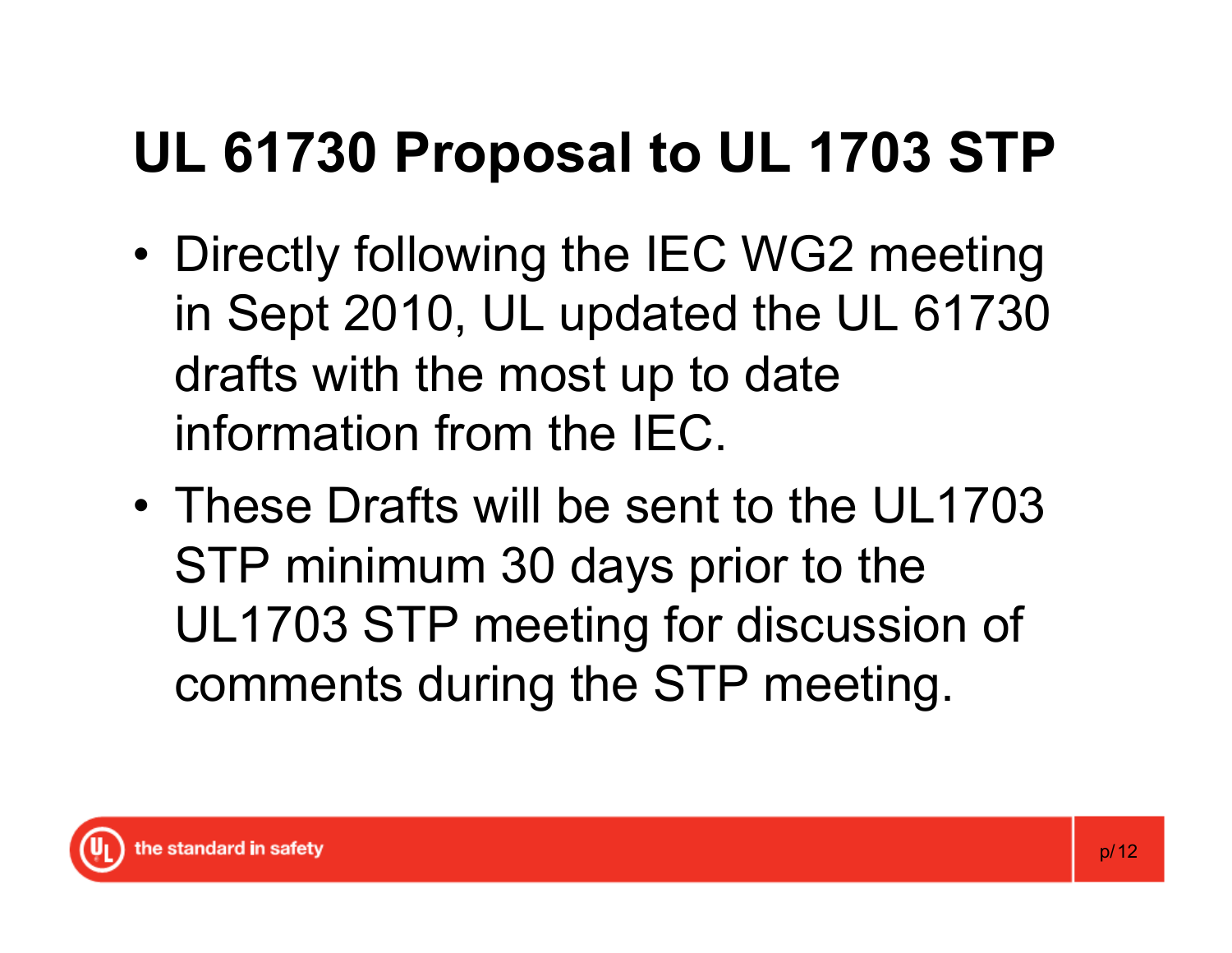#### **UL1703 Revisions**

- Maintenance and Correct errors
- PV connectors PV wire
- Thin film PV reference to IEC 61646
- Materials Deformation Test in place of Creep proposal
- Grounding
- References to PV Trackers and PV mounting systems UL Subject 2703

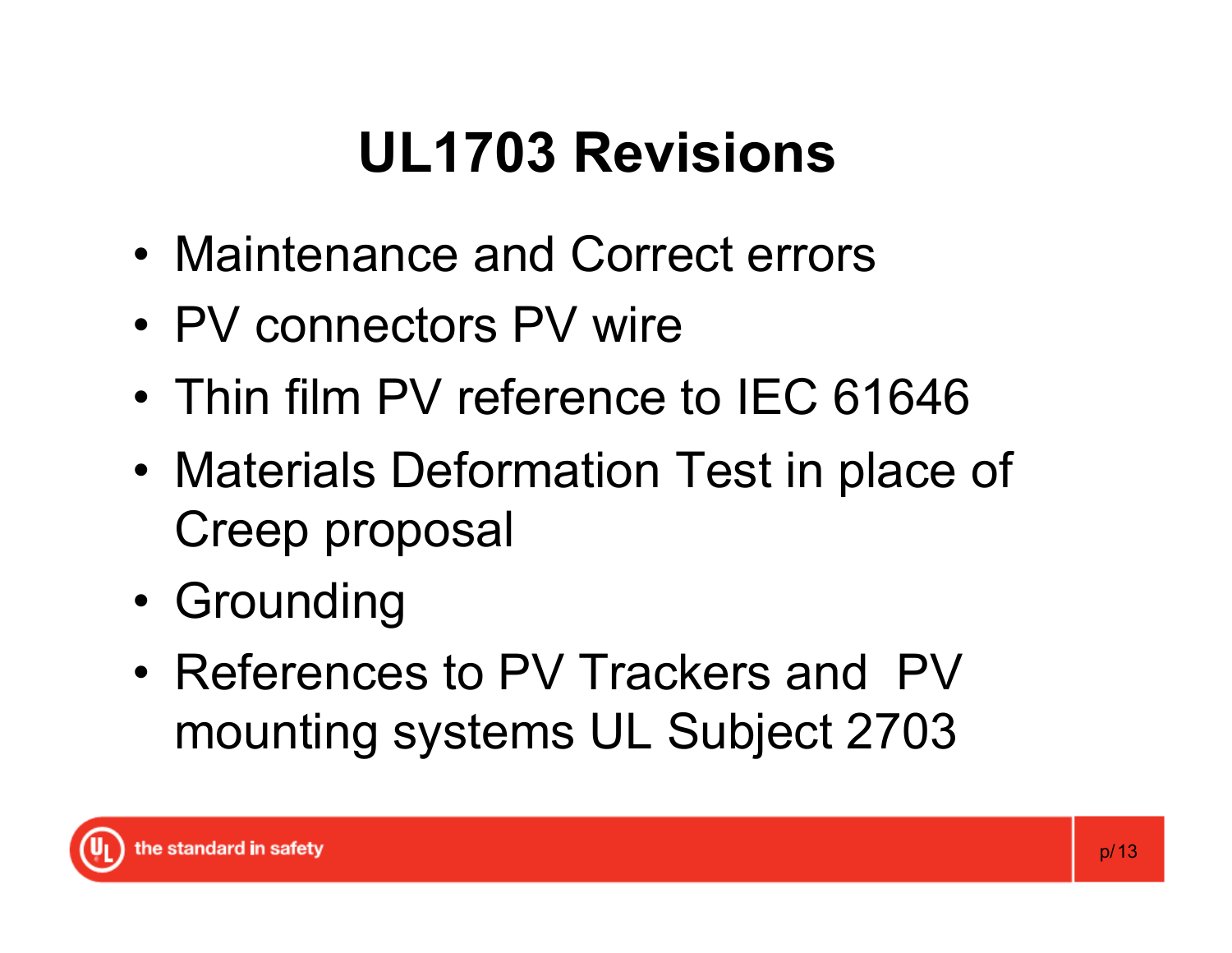### **UL1703 Standards Technical Panel (STP) Meeting**

- STP meeting announcement delivered to UL1703 STP on Sept 30, 2010,
- STP meeting dates 2010-10-9 and 2010-10-10, held at UL head office in Northbrook, IL
- Call for Agenda Items, Due 2010-10-20.
- Detailed agenda will be sent no later than 2010-11-09
	- UL61730 harmonization draft comments
	- UL1703 revisions
	- PV grounding
	- UL Subject 2703
	- Task/Work Groups
	- Other items TBD based on input due by 2010-10-20

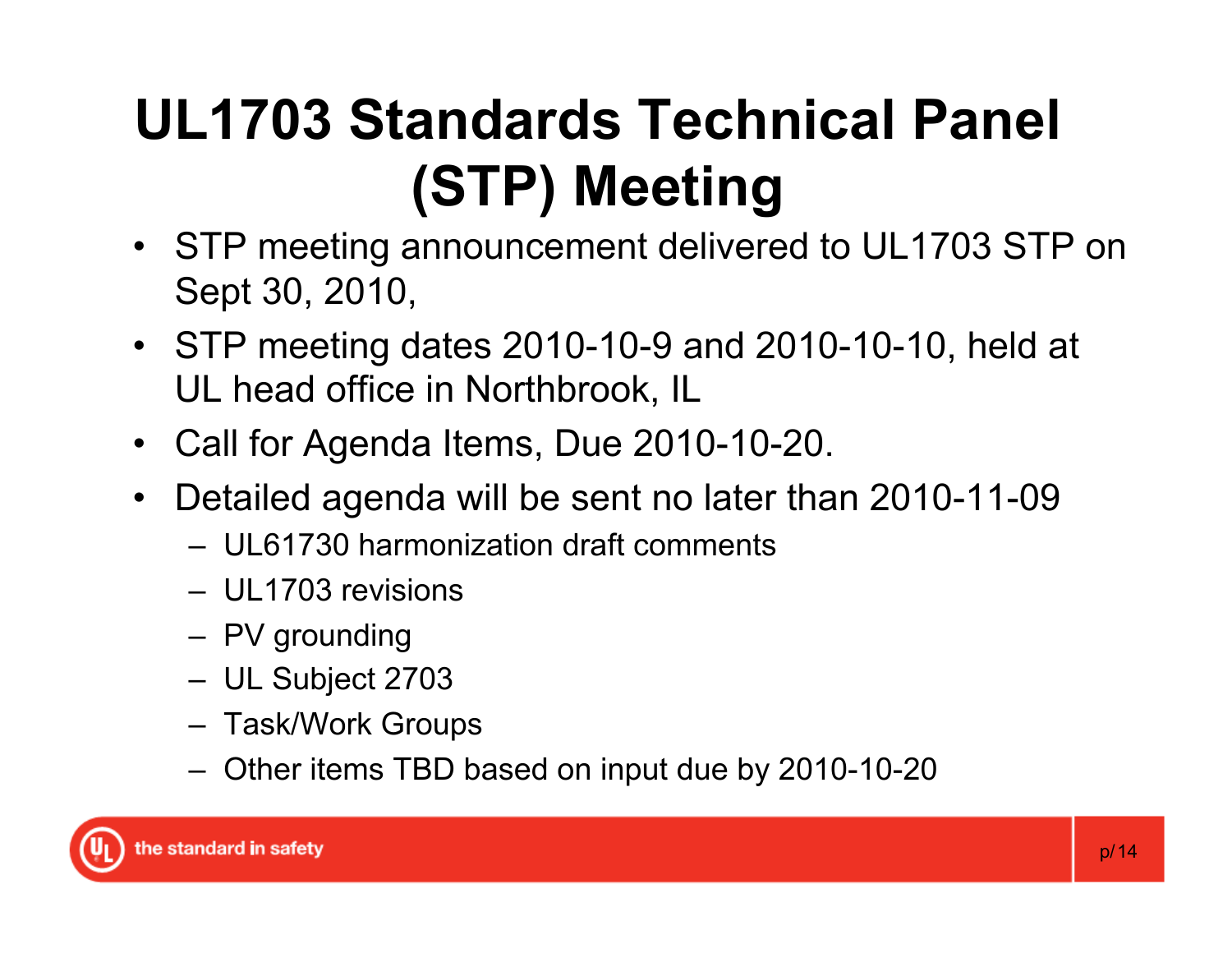### **PV Grounding and Collaboration of Efforts**

- UL467 proposed PV specific revisions Jacob Killinger UL Principal Engineer.
- PV Grounding task group proposal input
- US Subject 2703 Mounting and Grounding
- Collaboration of these groups
- UL R&D PV grounding corrosion project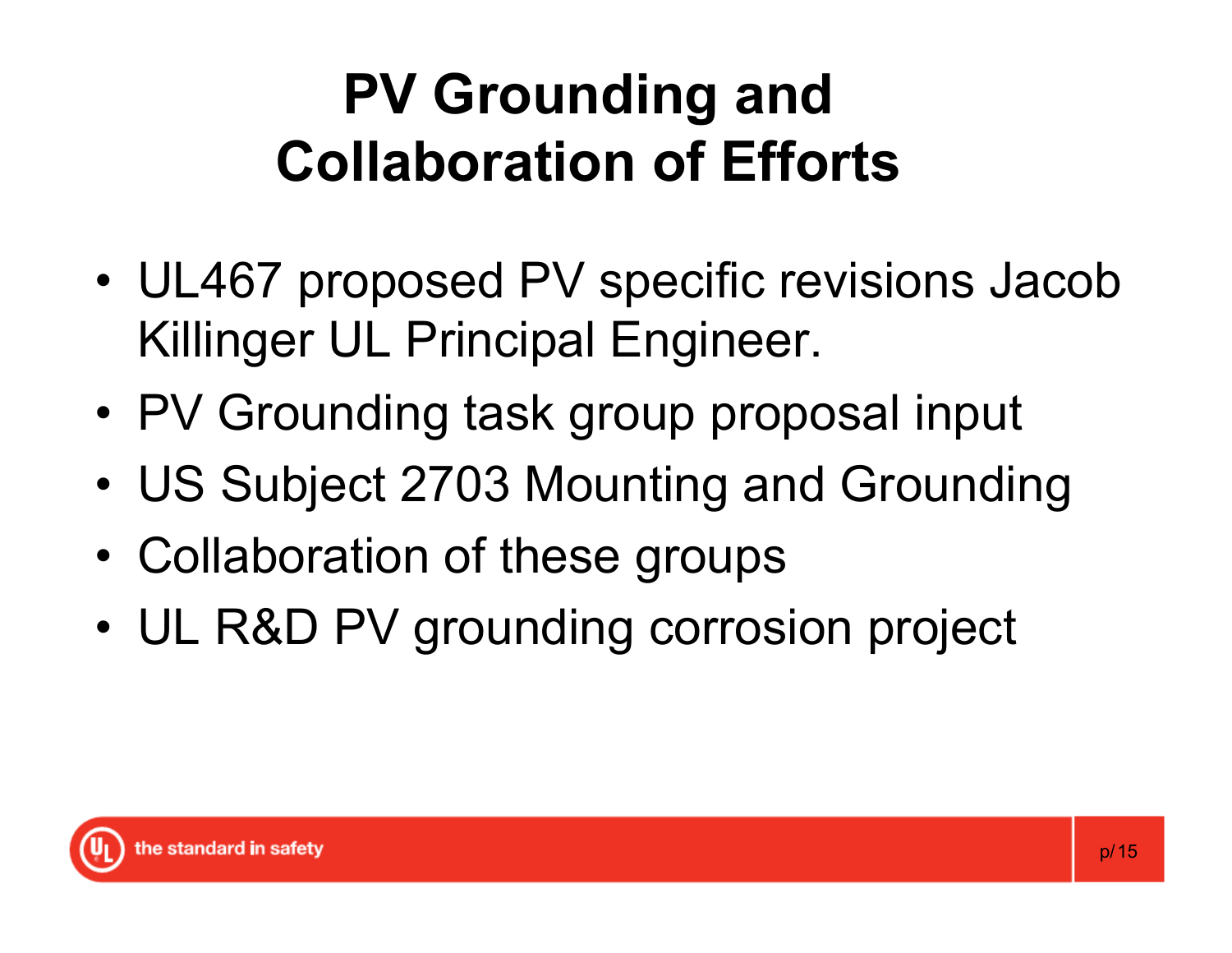#### **UL1741 Revision Proposals**

- **Present** 
	- Transformerless inverters
	- Backfeed current
- **Upcoming** 
	- PV module mounted DC / DC converters
	- Combiner box requirements
	- AC module expansion
	- Reference to UL1699B PV AFCI requirements.
	- Short Circuit ratings
	- Smart Grid additions
	- More to come

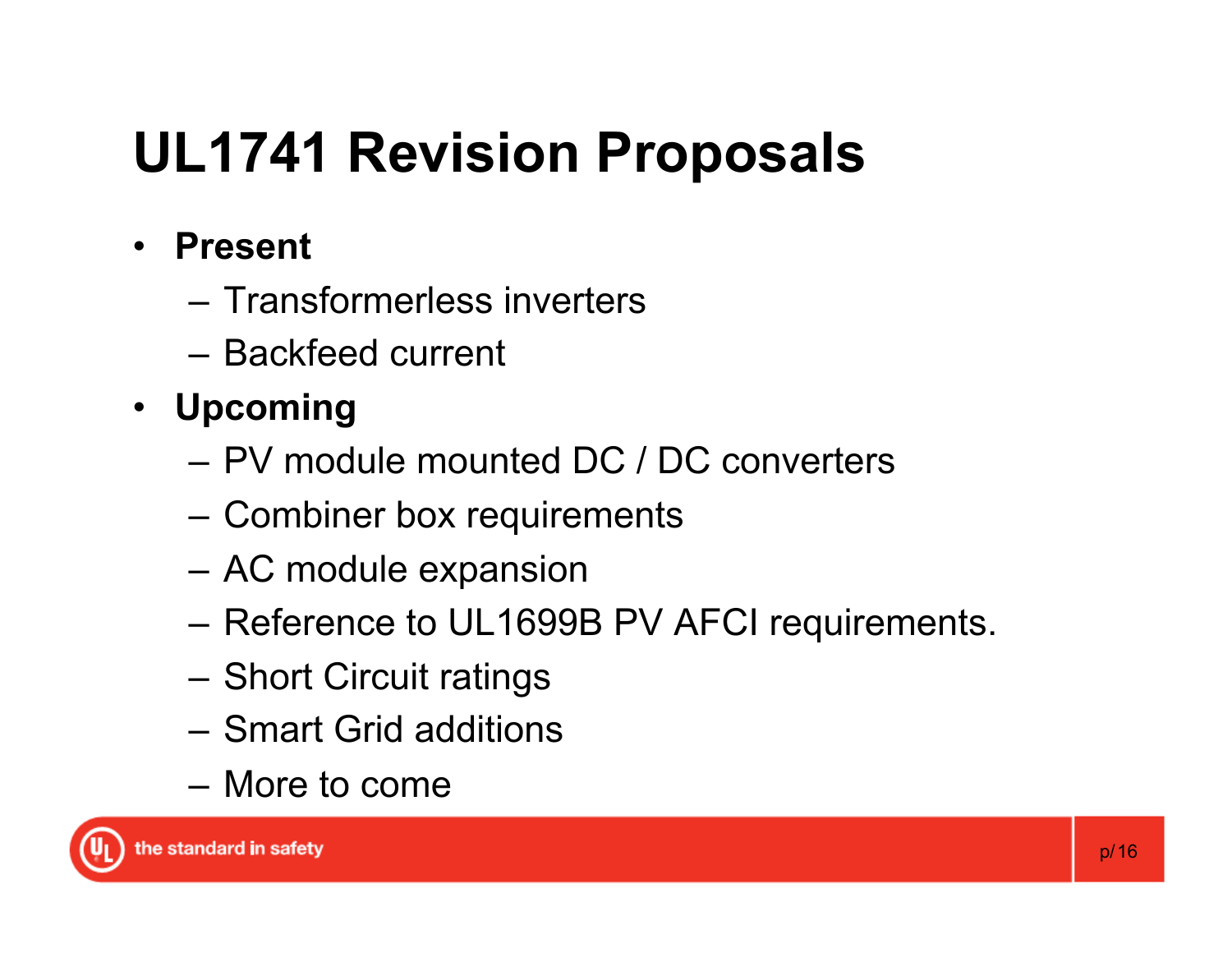#### **Nonisolated Transformerless PV Inverter CRD for UL 1741**

- General These requirements address Non-Isolated EPS Interactive PV Inverters with PV array inputs installed per NEC 690.35.
- 27 page CRD document that provides:
	- Definitions,
	- Specific construction requirements
	- Operational requirements and
	- Tests to
- evaluate the operation and functional safety of the protection systems.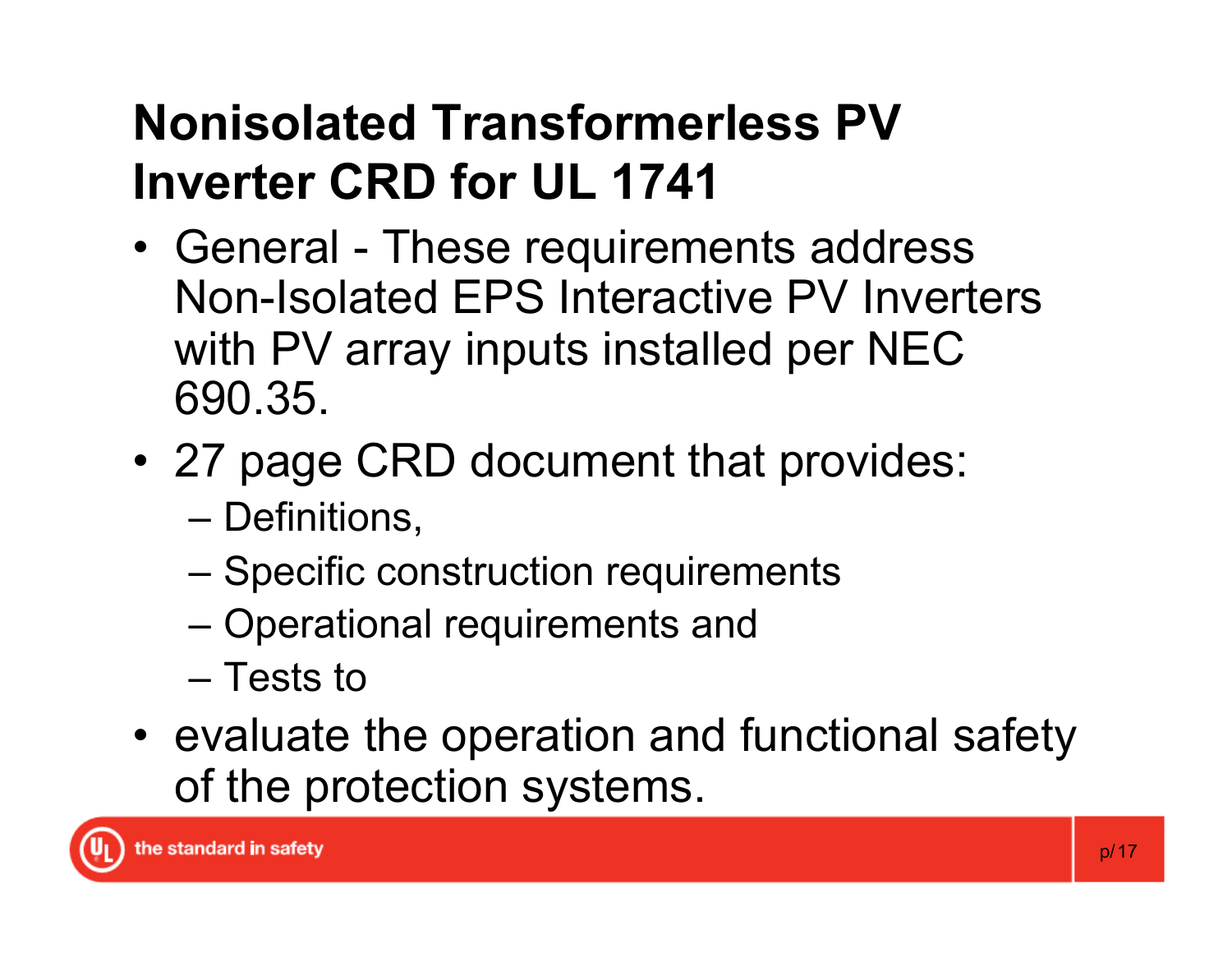### **PV AFCIs**

- 2011 NEC Published 690.11
- Well balanced Ad Hoc Working Group further developing latest 1699B Draft
- PV AVCI Ad Hoc Meeting at UL in 2010-11-30 and 2010-12-01
- Revisions to address PV BOS equipment with PV AVCI functionality.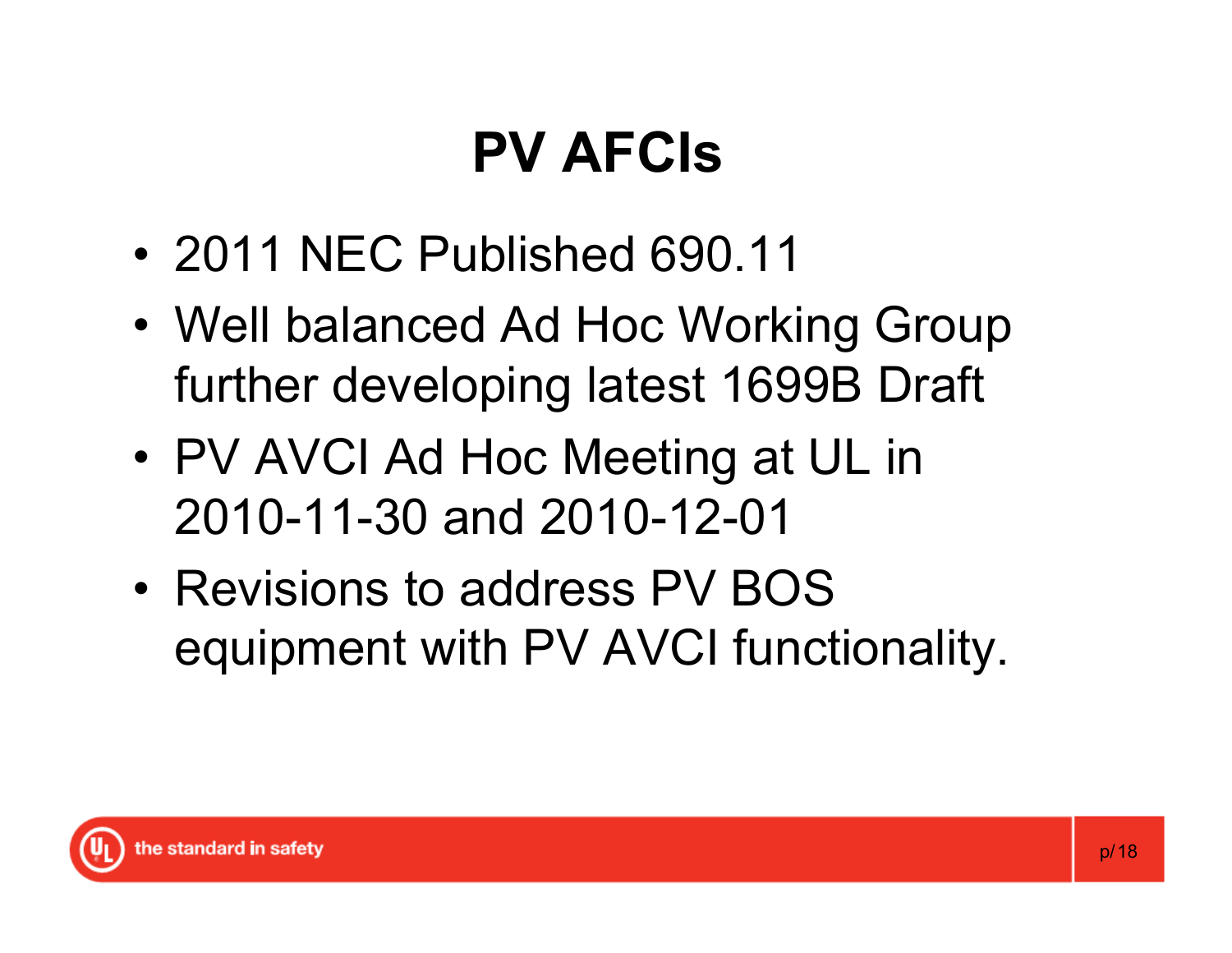#### NEC 90.4 Enforcement

• This Code may require new products, constructions, or materials that may not yet be available at the time the Code is adopted. In such event, the authority having jurisdiction may permit the use of the products, constructions, or materials that comply with the most recent previous edition of this Code adopted by the jurisdiction.